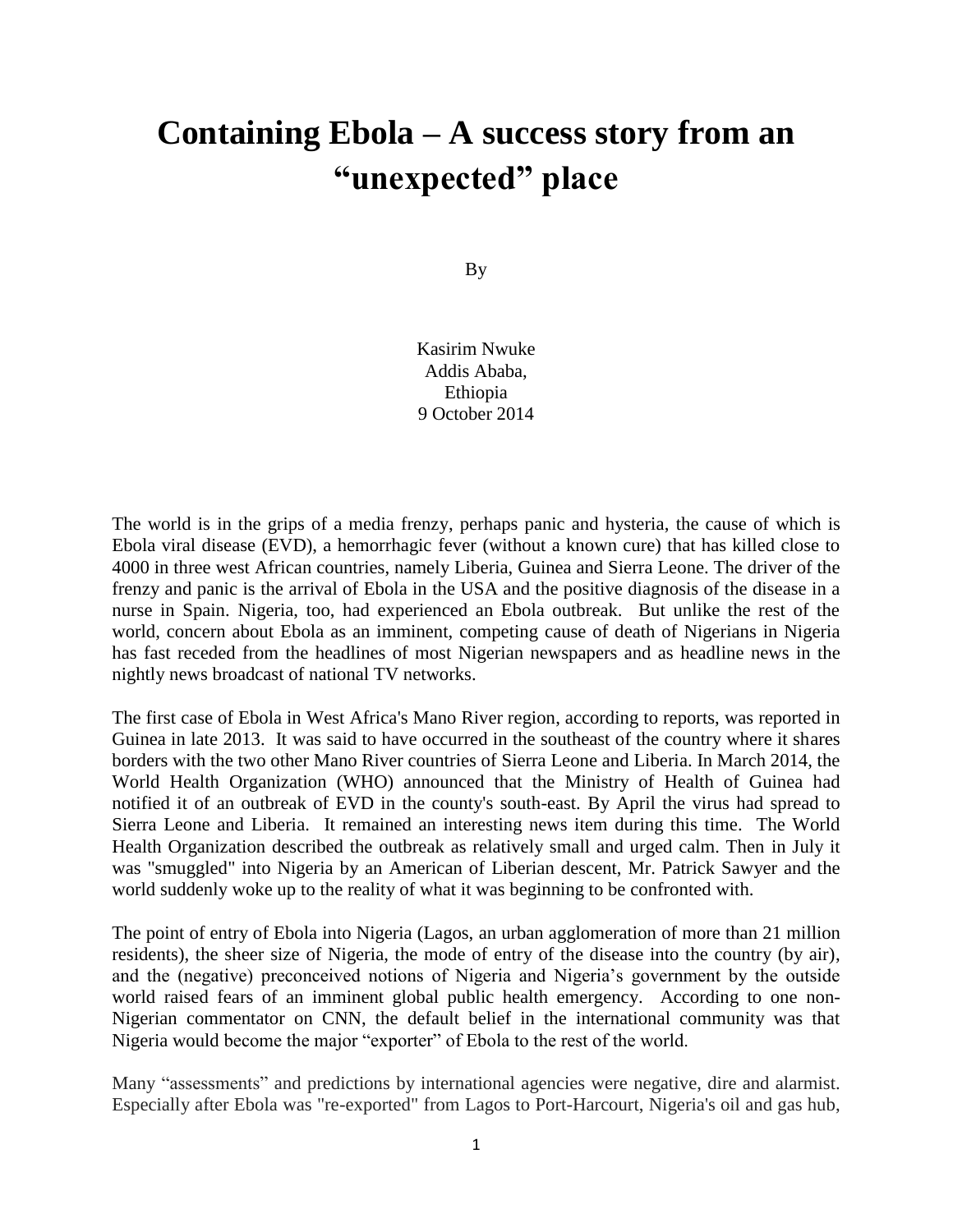in the Niger Delta region. The WHO issued an alert following the confirmation of Ebola death in Port Harcourt that *"the outbreak of EVD in Port Harcourt has the potential to grow larger and spread faster than the one in Lagos because of multiple risk exposures.*" According to the Washington Post, Dr. Thomas R. Frieden of the United States Centers for Disease Control and Prevention (CDC) stated that he "stopped sleeping" the day he learnt of the export of Ebola to Nigeria.

These doomsday predictions have been rubbished by the evidence out of Nigeria. Weeks ago, the Nigerian Federal Minister of Health, Prof. Onyebuchi Chukwu, declared "We (Nigeria) have contained the situation. Ebola is no longer in the streets anywhere in Nigeria." His Rivers State counterpart, the Health Commissioner, Dr. Parker, stated on the same day, "I can assure you that the disease has been covered. People should not panic. The number of deaths from Ebola (in Rivers State) is lower than deaths from road accidents."

Many in and outside Nigeria thought that Nigerian government officials were being too hasty in declaring victory over Ebola. In the past week, however, the WHO, the CDC, and many others agree with Nigerian officials that the country has succeeded in containing the spread of Ebola within its territory. Dr. Thomas R. Frieden of the CDC during a recent media briefing described Nigeria as "the antidote to Ebola", as evidence that Ebola can be stopped/controlled.

Nigeria's success in containing the outbreak of Ebola within its territory is due, in my view, to a number of factors, the most important of which has been the leadership response to it. Soon after news of the arrival of Ebola in Lagos broke, the Nigerian Ministry of Health, drawing upon lessons learned from its efforts to contain polio and with guidance from the Nigerian Centre for Disease Control, declared an Ebola emergency. Concrete actions to reflect the emergency quickly followed. The federal government and the Lagos State government, with support from some development partners, set up the Ebola Incident Management Centre, which later became the Emergency Operations Centre.

Within ten days of the outbreak of Ebola in the country, President, Goodluck Jonathan, declared "as a government, we promise Nigerians that we will do everything humanly possible to contain Ebola". He followed this up by convening a meeting of the 36 state Governors to discuss and agree a national strategy for containing Ebola. This rapid leadership response created trust and assured most Nigerians that their government – at the state and Federal levels – is on their side, is ready and capable to confront the threat, and will protect them.

The Ebola outbreak also underscored the important point, often lost in policy and leadership debates, that symbols can be an important instrument of civic pedagogy. Soon after the smuggling of Ebola into Nigeria by Mr. Patrick Sawyer, the American of Liberian descent, was announced, the Nigerian media went into high gear. Or frenzy. Perhaps, hysteria. Some of the reports could have been misleading and alarmist, but they served a useful purpose nonetheless. They stoked fear and anxiety, even among members of the relatively secure ruling class. Members of the Nigerian Parliament were shown on national TV channels giving expression to this fear by desisting from shaking hands and extravagantly using alcohol-based hand sanitisers. They deferred and acknowledged one another by engaging in what some described as "Ebola handshake" – parties raised their right hand slightly, propping it up in some cases with the left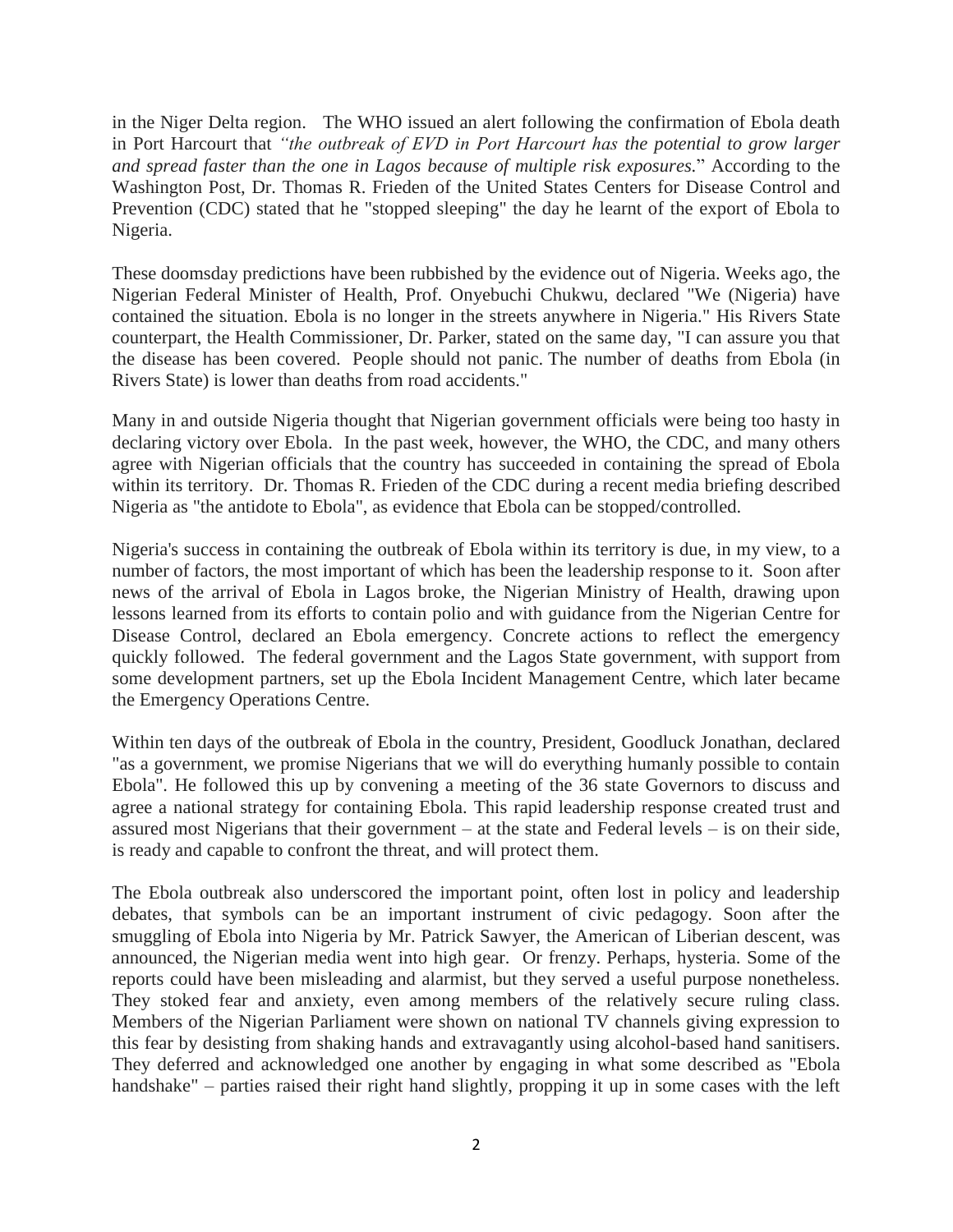hand, and, bowing slightly, exchanged greetings. Some observers in the media laughed this off as a vacuous response by clueless politicians to an emerging public health emergency.

But it was not. The "Ebola handshake" quickly caught on. Handshakes became less common in public places. The price of hand sanitizers rose from N200 to N1000 in just one week as traders sought to make the most of a windfall profit opportunity. The "Ebola handshake" of the Parliamentarians and their use of hand sanitizers as a first response underscored once again the central role that symbols can play as an important instrument of civic pedagogy.

The leadership response was not only political, technocratic and symbolic, it was also courageous. Southern Nigerians love to bury their loved ones in elaborate ceremonies. These burial are conducted, for the most part, not in cemeteries but at home, in the village and are laden with age-old cultural practices which must be observed. The Federal government did not spare this very sensitive aspect of our culture. President Goodluck Jonathan's government banned the international and interstate movement of corpses. The President personally pleaded with Nigerians not to transport corpses across state boundaries, while also assuring any Nigerian who buried a loved one away from home of the government's support, after the emergency was over, should they wish to exhume the corpse and rebury in the deceased's home state and village.

Another act of courage on the part of the Nigerian government was the decision to postpone the resumption of primary and secondary schools until there was good evidence that the spread of Ebola had been stemmed. This was a very courageous decision because the private sector is a major provider of primary and secondary education in Nigeria, and postponing the resumption of schools was a direct hit on the businesses of persons of influence, including political influence. Educational institutions, private and public, were further directed to set up Ebola surveillance desks and have at least two trained personnel on their payroll to handle suspected Ebola cases.

Courage was evident in other decisions as well - the government was courageous in declaring the outbreak even as it knew that doing so was not without risks to the economy; courage displayed by the owners of the private hospital in Lagos where the American of Liberian descent was treated and died in announcing that an Ebola patient had died in its ward even though they knew that doing so will cost them clients and significant loss of revenue; courage displayed by the doctor who refused to succumb to pressure from the Economic Community of West African States (ECOWAS) to release Mr. Sawyer even though she knew that doing so would probably have saved her own life and the life of her colleague.

Nigerian officials were also very wise in the decisions that they made. They did not dismiss or ignore the possibility that some people under quarantine/surveillance might escape (or take time off). This happened. A senior official of ECOWAS escaped surveillance in Lagos and traveled to Port Harcourt to seek treatment. The doctor who treated him Port Harcourt became infected and infected another person. They both died. There were calls that the ECOWAS diplomat who survived should be prosecuted. But the government, recognized that any threats to prosecute or statements or actions to that effect, could be unhelpful as they will discourage persons who had "taken a vacation" from the isolation wards from returning from their vacation.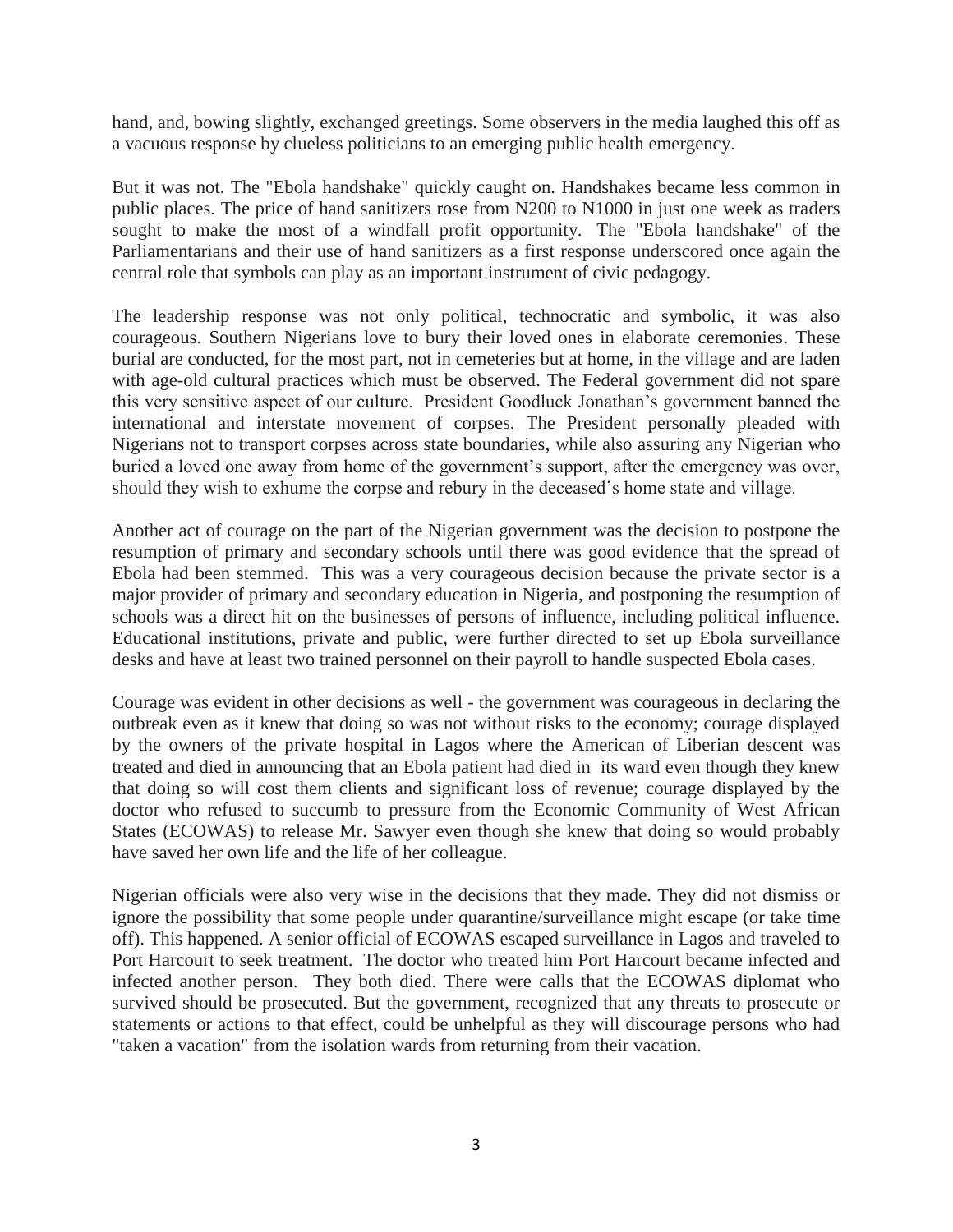The leadership response was calm, focused, determined, very robust and aggressive. Unlike The Gambia, Zambia, and Chad, Nigeria did not close her international borders. Instead, Nigeria, recognizing the enormity of the problem, was the first to offer financial support (in the amount of \$3.5 million US) to the three Mano River countries to help them tackle the epidemic.

Another factor in Nigeria's favor was that Ebola entered Nigeria as a "middle class disease". It came in on an airplane, was smuggled in by a middle-class American of Liberian descent, who was taken to a Lagos hospital that caters mostly to the "considerably non-poor". It landed in Lagos, an urban agglomeration that is the hub of Nigeria's media industry; a State, which according to the 2011 Annual Socio-Economic Report issued by Nigerian National Bureau of Statistics has a literacy level of more than 87%, total radio access rate of 86.2% (against the national average of 82.9%) and 93% access to television (against the national average of 44.7%). In these circumstances, it is very easy to alert the public of a public health emergency, superstition is unlikely to hold sway and health care workers are unlikely to be seen as purveyors of death and as a consequence murdered.

In Liberia, Guinea and Sierra Leone, Ebola started as a disease of poverty in remote corners of the countries. It remains a disease of poverty and of the poor for the most part, in the villages and the teeming slums. This is significant. The poor in Africa, regrettably, are largely voiceless and are never heard even when they have a voice, not even when influential international non-profits such as Doctors Without Borders raise alarms on their behalf.

In Nigeria, in contrast, Ebola affected a stratum of the population that is likely to be heard by the leadership. Contact tracing (18,500 face-to-face visits) in Nigeria succeeded in large part because members of this class are more educated on average, have a high disposable income, have at least one mobile telephone number, belong to effective and influential networks, and, because of their connections to the leadership, knew that they could, if needs be, get government to act.

Any analysis of Nigeria's success in containing Ebola (and the failure in the Mano River countries, particularly Liberia) that ignores the class dimension of the intervention will be incomplete. After all, typhoid fever, a disease reaching epidemic proportions in poor neighbourhoods of major cities, kills many more Nigerians a year than Ebola can ever kill in each outbreak episode. And in Liberia, the class divide between Americo-Liberians (or descendants of freed slaves) who in the main constitute the ruling elite and native Liberians who dominate the bottom of the Liberian pyramid remains wide and is not without consequence for the delivery of essential social services, including healthcare.

Ebola showed up in the two richest states of the Nigerian Federation, Lagos and Rivers, each with a GDP bigger than the combined GDP of Liberia, Guinea and Sierra Leone. These two states have ample resources to, independent of the Federal Government, mount an adequate response to Ebola. Deep mobile telephony penetration and the legal requirement of telephone number registration made it easy to track contacts, and reasonably high access to television and radio (private and public) as well as an urbanization rate of more than 50% made for effective public campaign and outreach.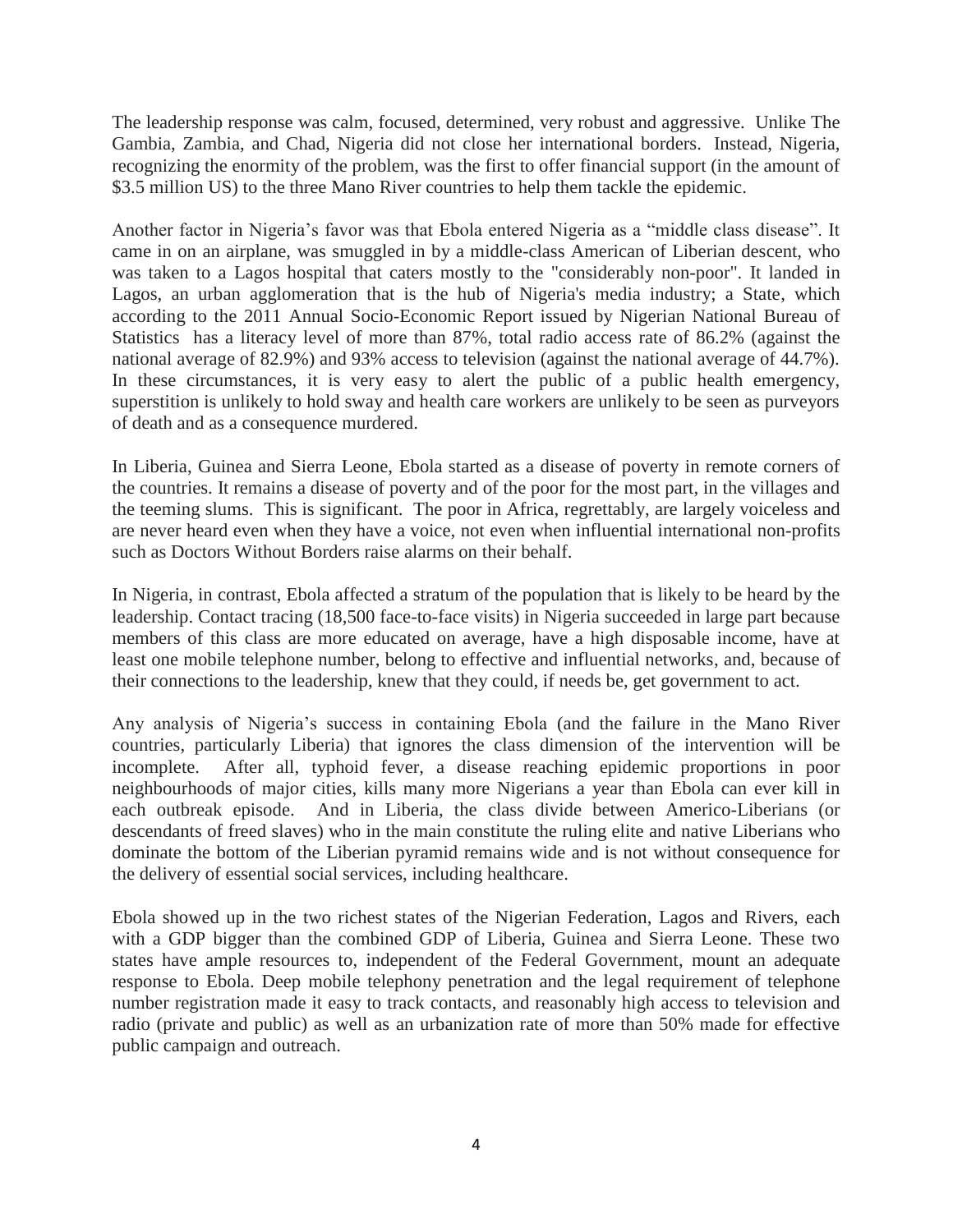The corporate (private) sector also played an active role. Years of corporate social responsibility (CSR) activism that began in the Niger Delta paid enormous dividends. The Dangote Group donated N152 million to support the Federal Government's efforts in the anti-Ebola campaign. Heirs Holdings and the Elumelu Foundation donated N50 million; SEPLAT, an indigenous oil company, donated over N50 million; and Total and Shell donated utility vehicles, electronic fuel vouchers and medical supplies. Indeed, way before Mr. Patrick Sawyer smuggled Ebola into Nigeria, some multinational firms operating in Nigeria, such as the American Bureau of Shipping (ABS) had been disseminating Ebola IEC materials to staff members and their families, with the aim of protecting their most important asset, their staff, and contributing to maintaining the health of the communities where they operate. This part of Nigeria's success needs to be recognized.

Other contributors to Nigeria's success include patriotism and patriotic anger; a patriotism which led to some misguided Nigerians physically assaulting identified Liberians in Lagos; love of country and its people; national self-confidence as summarized by the President's assurance that his government "will do everything humanly possible to stop the spread of Ebola" in the country; a free and vibrant media; a liberalized and competitive mobile telephony sector that enhanced mobile telephone ownership (which made contact tracing easy); a growing economy with resultant higher levels of disposable income which has made telephone ownership more affordable; and competitive national and state politics (Lagos State and Rivers State are controlled by the opposition). With elections due later this year, the political parties and the governments that they lead had a compelling reason to act together in the national interest to address a looming national public health emergency.

In the final analysis, leadership was the key to Nigeria's success. The leadership response assured Nigerians that their government was there for them and will provide needed treatment. This assurance coupled with the availability of treatment - in the governmental and nongovernmental/private healthcare sectors - raised the level of trust and confidence in government and provided a sufficient impetus for contacts to come forward to be treated instead of going into hiding.

Nigeria's success in stemming the spread of Ebola within its territory shows that the country's health system is reasonably strong (and much stronger than widely believed); Nigerians by and large listen to and follow the guidance of their government; the faith and trust of Nigerians in their governments are much higher than some caterwauling members of the media and Nigeria's eternal critics would like the world to believe, and that Nigerian officials – high and low - are very dedicated to their country and are very competent in what they do even as they operate in a very challenging political, ethnic, and religious environment.

Nigeria defies the easy "narrative of the single story" (to use the lovely phrase of Nigerian writer Chimamanda Ngozi Adichie). It never ceases to surprise, never ceases to amaze, always producing lots of food for thought that should upend the stereotypical ways in which she is viewed by the outside world (and in some cases by her citizens).

Ebola is a terrible disease. It is also (unlike HIV/AIDS, malaria, cancer) a super-efficient killer. As a killer, it is efficient in two ways. It kills very quickly. (If it cannot kill you quickly, it very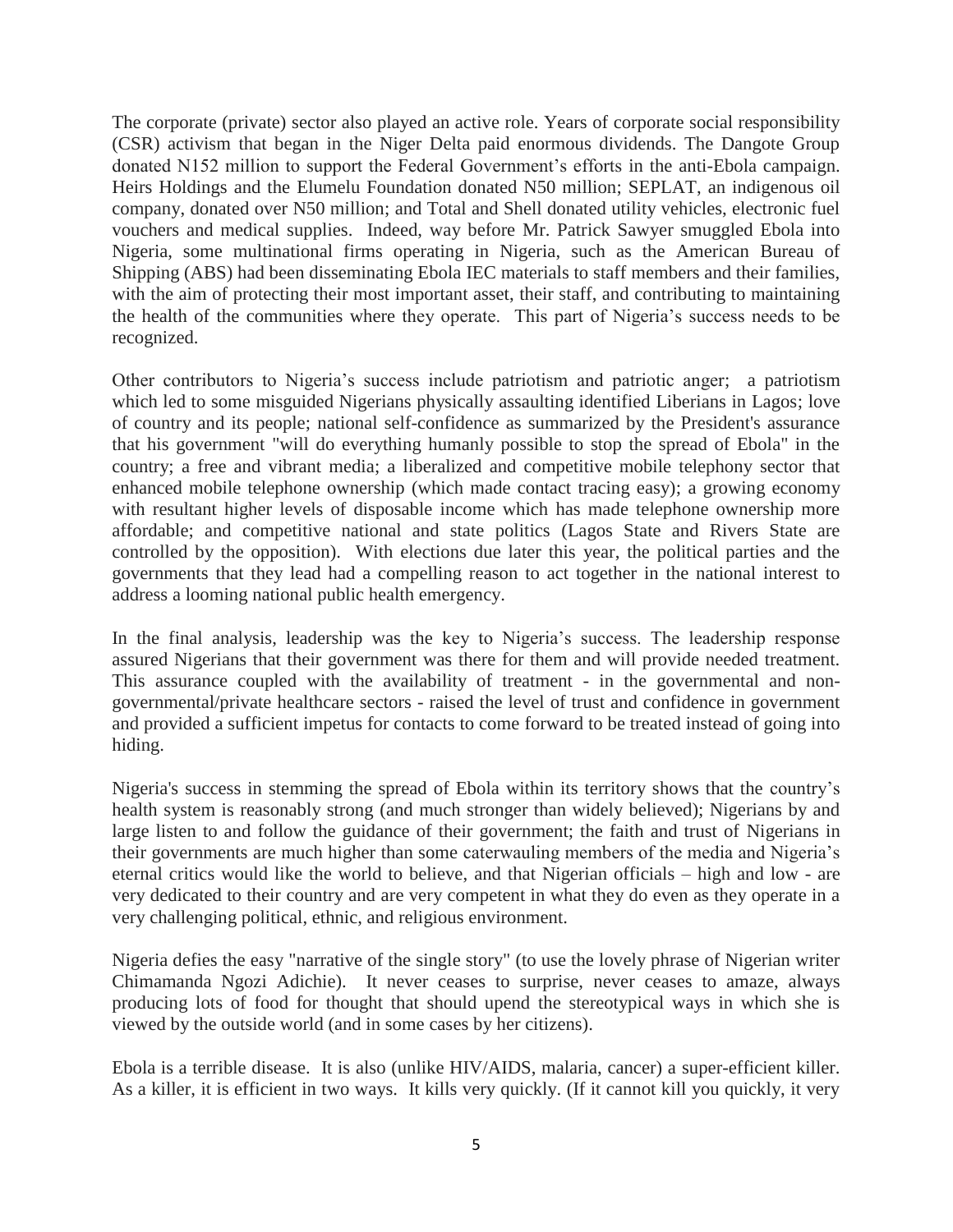quickly leaves you alone.) And because it is highly contagious, it reduces the out-of-pocket expenses of families on burials and funerals to zero. As a disease, it is a very cruel killer: It is a killer that denies the dying the warm touch of a loved one, the care, love and comfort they so desperately need, and death with dignity. No final rites. No graveside prayers.

While Nigeria celebrates her success in stopping the spread of Ebola within her territory she has not forgotten that she is not yet in safe harbour.. Nigeria is well aware that as long as EVD continues to ravage countries with which she shares a common destiny, she cannot be complacent and cannot say in truth that she has succeeded in stemming the spread of Ebola. It is thus in this context that the recent announcement by Nigerian authorities that 200 Nigerian healthcare workers have volunteered for service in the three seriously Ebola-affected sister West African countries can be best understood and appreciated.

*The views expressed in this article are solely the views of the author; Author can be reached by email at o.kasirim.nwuke@gmail.com*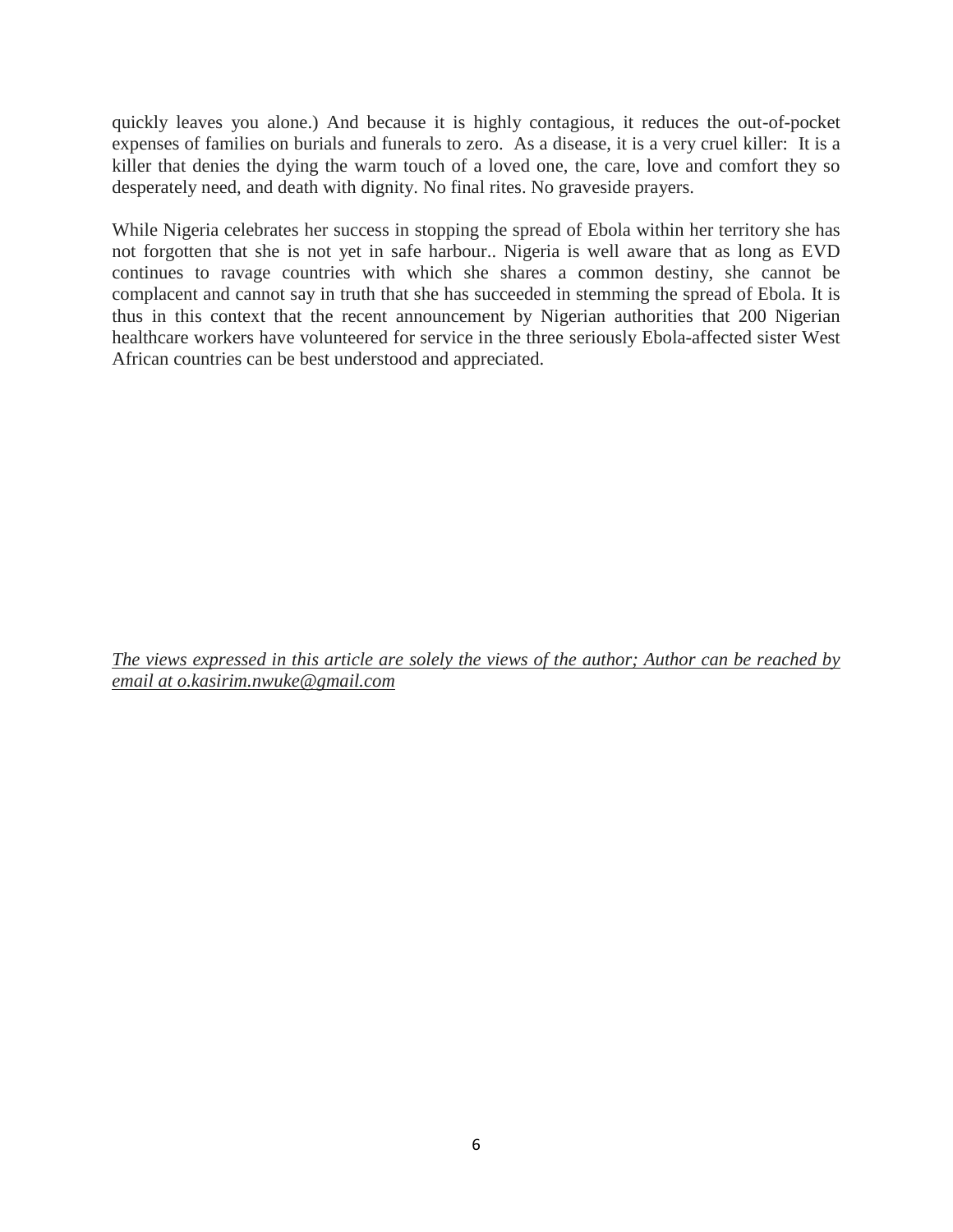Containing Ebola: A success story from an "unexpected" place?

## **References/hyperlinks:**

- a. http://www.smh.com.au/world/nigerias‐president‐goodluck‐jonathan‐declares‐state‐of‐ emergency‐over‐ebola‐20140809‐1027c0.html
- b. http://www.iol.co.za/news/africa/jonathan‐blames‐madman‐for‐ebola‐crisis‐ 1.1734048#.VEKkgCpXuGY
- c. http://www.ibtimes.co.uk/nigeria‐ebola‐free‐president‐goodluck‐jonathan‐tells‐un‐1467150
- d. Special Broadcast by Rivers State Governor Amaechi on Ebola http://www.elombah.com/index.php/reports/25272‐special‐broadcast‐by‐governor‐rotimi‐ amaechi‐on‐ebola‐outbreak‐in‐rivers‐state
- e. http://www.channelstv.com/2014/09/04/gov-amaechi-meets-religious-traditional-rulers-ebola/
- f. http://nigerianpilot.com/i‐spent‐n1‐1bn‐on‐ebola‐gov‐amaechi/
- g. F.O Fasina, A. Shittu, D. Lazarus, O. Tomori et al. Transmission Dynamics and Control of Ebola Virus Disease Outbreak in Nigeria July to September 2014 Euro Surveillance Vol 9. Issue 40, 09 October 2014 available at http://eurosurveillance.org/ViewArticle.aspx?ArticleId=20920
- h. http://www.thisdaylive.com/articles/ebola-in-contact-tracing-fg-orders-more-liberians-incalabar-to-lagos-for-screening/184648/
- i. http://www.tribune.com.ng/news/news-headlines/item/15045-ebola-we-uncovered-96-highrisk‐cases‐through‐contact‐tracing‐rivers‐govt
- j. http://www.news24.com/Africa/News/Nigeria‐Ebola‐free‐Goodluck‐tells‐UN‐20140925
- k. http://www.dailytrust.com.ng/daily/top-stories/30368-planes-and-viruses-nigeria-confrontsebola‐scare
- l. http://www.thisdaylive.com/articles/ebola-in-rivers-ecowas-official-may-face-manslaughtercharges/187726/
- m. http://nigerianpilot.com/nigeria‐is‐ebola‐free‐health‐minister/
- n. http://nationalmirroronline.net/new/ebola‐is‐not‐on‐nigerian‐streets‐minister/
- o. http://psnnational.org/index.php/sections/state-branches-page/11-latest-news/319-nigeriawas‐prepared‐before‐first‐ebola‐virus‐case‐says‐chukwu
- p. Allow children to return to school http://www.ionigeria.com/allow‐children‐go‐back‐school‐ health‐minister/
- q. 591 Nigerian volunteers registered to help fight Ebola in Liberia and Sierra Leone http://www.jointsarena.net/2014/10/591-nigerians-volunteers-registered-to.html
- r. http://www.vanguardngr.com/2014/08/lagos‐state‐govts‐response‐ebola/
- s. http://healthnewsng.com/lagos-state-government-releases-emergency-response-numbers-forebola‐disease/
- t. http://thenationonlineng.net/new/four‐governors‐at‐buharis‐declaration/
- u. http://leadership.ng/columns/386173/ebola-fasholas-impressive-leadership
- v. http://dailypost.ng/2014/10/02/jonathan‐pdp‐take‐credit‐containing‐ebola‐governor‐fashola/
- w. If Ebola hits Lagos, we are in big trouble http://www.thenewstribune.com/2014/08/15/3332263/if‐ebola‐hits‐lagos‐were‐in‐big.html